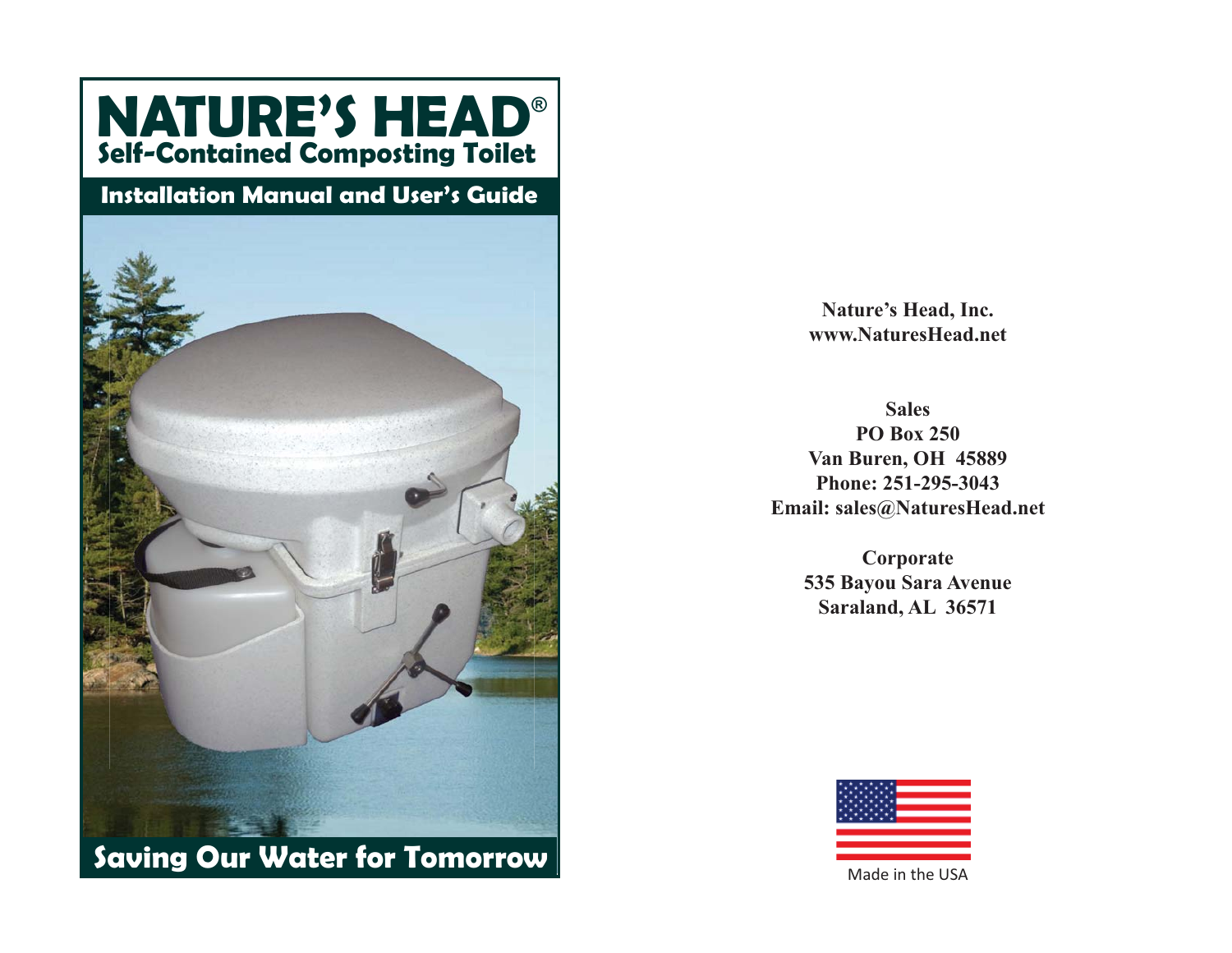# **Nature's Head**® **Composting Toilet**

Congratulations on your acquisition of a NATURE'S HEAD® composting toilet! Although the concept of a composting head (toilet) is not a new one, the unit which you have purchased is the freshest of the new generation of this kind of product.

We saw a need for an improved design and more user-friendly product. The concept has been refined and reworked to provide you with a product that is easier to use, aesthetically pleasing, more space-efficient, and more affordable alternative to other products. While designed to withstand the rigors of the boating environment, the NATURE'S HEAD® toilet is well suited for many other applications.

Wherever you choose to install your new NATURE'S HEAD® toilet, it is sure to provide you with years of worry-free sanitation solutions without the hassles, inconvenience, expense, and odors of other sanitation systems.

# **WHAT'S IN THE BOX?**

- 1) Your new NATURE'S HEAD® composting toilet
- 2) Liquids Bottle and Cap
- 3) Basic installation kit:
	- 5 feet of  $1\frac{1}{2}$  inch inside diameter hose with ends
	- inside vent flange
	- agitator handle
	- 2 mounting brackets and knobs
	- 4 mounting screws (for wood floor installations)
	- 6' single pin cable for 12 volt fan
	- fuse holder and fuse for direct battery attachment
	- Allen wrench for installation of spider handle
	- Spray bottle
- 4) Instruction manual
- 5) Warranty Card

**Note: The exhaust fan for the head was installed before shipment.**

# **INSTALLATION**

### **ITEMS YOU MAY NEED TO COMPLETE YOUR INSTALLATION**

Your NATURE'S HEAD® composting toilet comes with most of the items necessary for completion of your installation. The outside vent is not included because each application is different and many will require a different vent. Also the 12V to 110V Power Transformer (AC Adapter) is not included because all installations do not require this.

### **What might I need to install Nature's Head...**

### ... for My **Tiny House** installation?

If you are using 110 volt house power, you will need our Power Transformer (AC Adapter). If using 12 volt, batteries and or solar, the toilet comes with the necessary parts. Our PVC vent assembly is an easy way to vent through the wall or floor.

### ... for My **RV** installation?

The toilet comes with the 12 volt parts needed.You will need our Power Transformer (AC Adapter) to plug into an outlet to power the fan ONLY if using 110 house power. The mushroom vent is an easy way to vent through the side or roof. The PVC vent is good for through the floor venting.You may already have an existing vent to connect to.

### ... for My **Tiny House or Cabin** installation?

The toilet comes with everything for a 12 volt system. If using 110, house power you will need our Power Transformer (AC Adapter) to plug into an outlet to power the fan.The PVC vent is a good way to vent through the wall or the floor on a raised cabin.

### ... for My **Boat** installation?

The toilet comes with the 12 volt parts needed. The venting, you can use the mushroom vent for cabin side or roof. It can also be used over an old pump out fitting hole.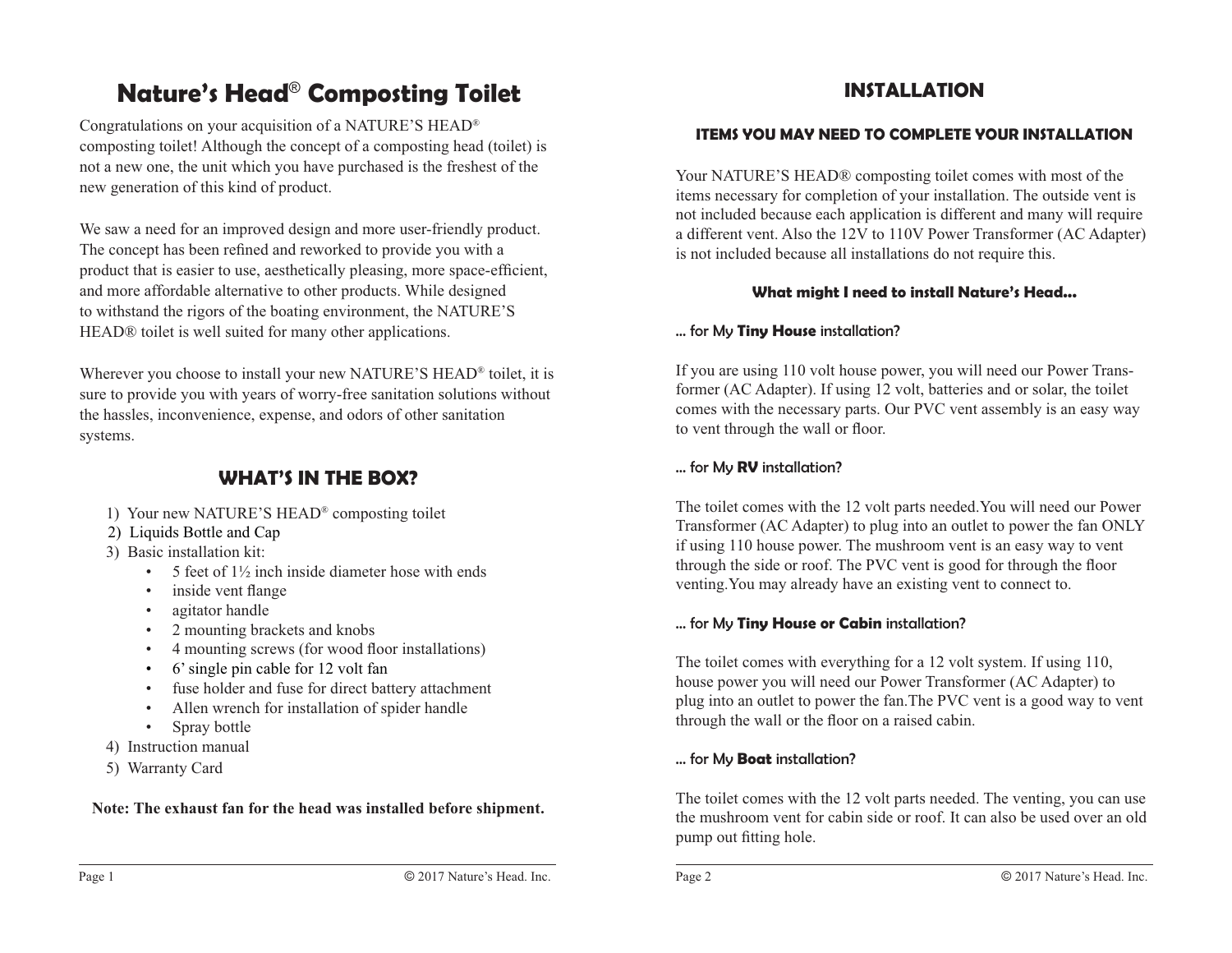### **INSTALLATION, continued**

#### **Hose Length**

Some installations may require increased hose lengths which may be purchased on a per foot basis. PVC pipe, available at most home improvement or hardware stores, may also be substituted for longer hose sections.

#### **Floor Construction**

For floor construction other than wood, a different type of mounting bolt may be required. If the installation is on concrete floor, many customers have found it convenient to mount the toilet to a section of plywood rather than trying to drill masonry. The plywood can be placed on the concrete floor and painted or varnished for appearance.

#### **Electrical Requirements**

If regular household current is available (110 volts), the head can be powered by a 12 volt Power Transformer (AC Adapter). These may be purchased from Nature's Head, Inc.

#### **Composting Medium**

Some type of composting medium is required.

**Sphagnum Peat Moss:** The most commonly used material is sphagnum

peat moss (organic) which is available at most garden stores or home improvement stores. It is usually available in a shrink-wrapped 3 ft cubic bale for \$8 to \$10. This quantity of sphagnum peat moss should sustain use of the head for a year or longer. The sphagnum peat moss should be organic, no additives. DO NOT use MIRACLE-GRO peat moss, as it is enriched with plant food.





**Coconut Coir:** Coconut fiber (also referred to as

Example

coir brick) is also an acceptable composting medium. However, it is more costly and less readily available. It may be obtained at hydroponic gardening outlets or online. The bricks on the left weigh 250 grams (a bit more

than ½ pound each). Coir bricks can be placed in a plastic bag: add 5 measuring cups of water per brick and let sit for 12 hours. This brick will expand to just a little more than 2 ½ gallons.

### **INSTALLATION: Dimensions**





Dimensions can vary up to 4% due to the rotational moulding of polyethylene plastic.

Please note as stated in our instructions the following.

- Allow approximately 1.5 inches behind toilet if against a bulkhead or wall for the bowl to tilt for servicing.
- To disengage the bowl from the base, face the toilet. The bowl slides to the left 2 inches to disconnect from the slip hinge
- Handle and agitator, as well as the fan housing, can be switched to either side.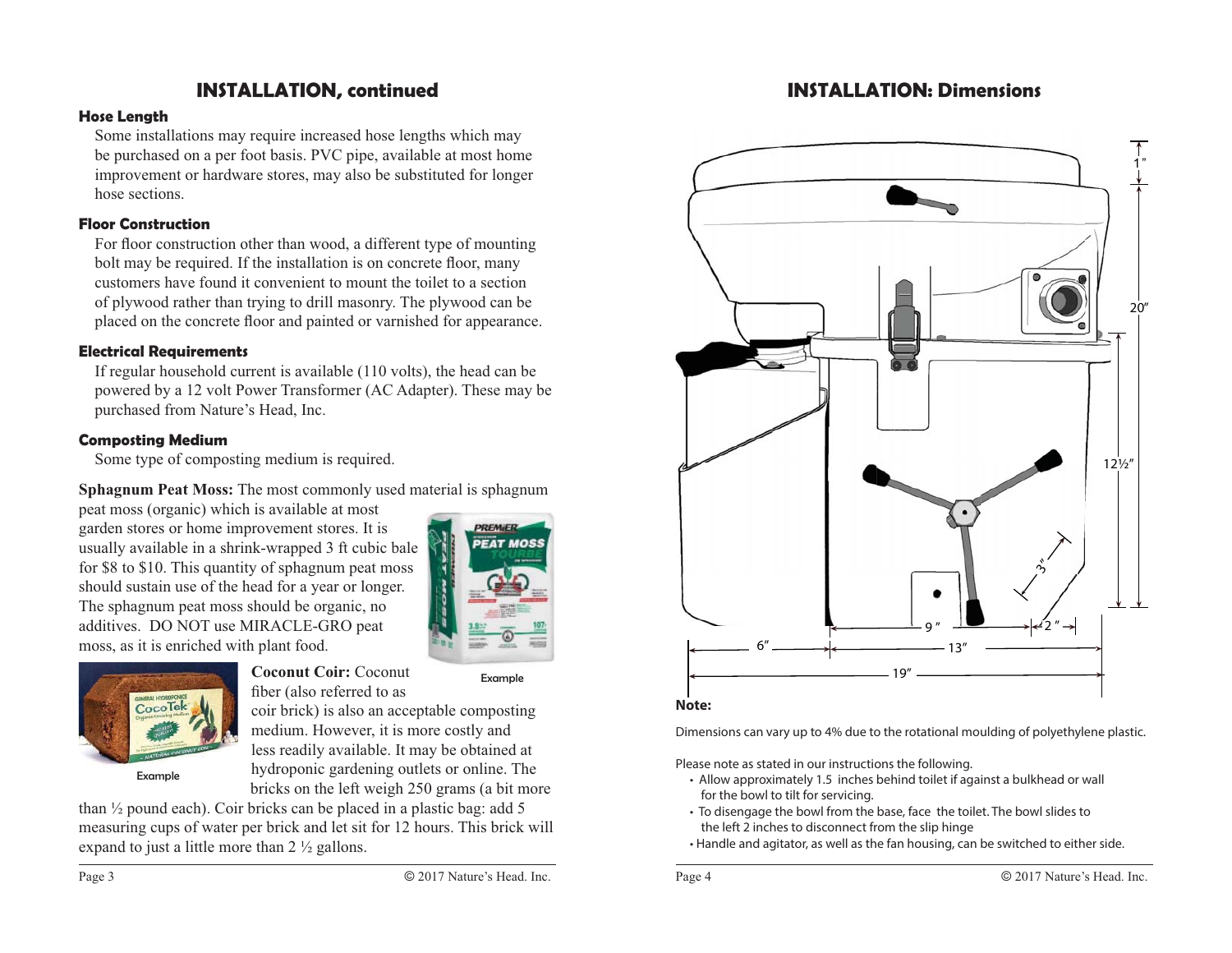### **INSTALLATION: Dimensions**



# **INSTALLATION: Location**

When selecting the location for your new Nature's Head®, be certain to allow enough space behind and on both sides for the toilet to function and be serviced.



Be sure that the lid will open fully. You must also be certain that the bowl has enough room to tilt rearward to allow for its removal and for the removal of the 1<sup>1/2"</sup> liquid tank.

If mounted against a wall or bulkhead, allow a minimum of 1½ inches between the toilet and the wall.

It is necessary to allow adequate room for the hose connection and agitator handle. Both of these may be relocated to the opposite side of the unit if needed. In some space-restricted areas it may be necessary to offset the toilet to one side or even turn the toilet slightly to one side to allow for extra clearance.



With the standard handle attached, the width of the unit is 21 inches. For more confined spaces, the optional spider handle decreases the width to  $17\frac{3}{4}$  inches. Two inches, to the left side of the head (as you face it), is required to slide the bowl off the slip hinge for servicing the base.

In severely confined spaces, removing the mounting knobs and sliding the toilet away from the mounting location may be a more desirable method of servicing the unit.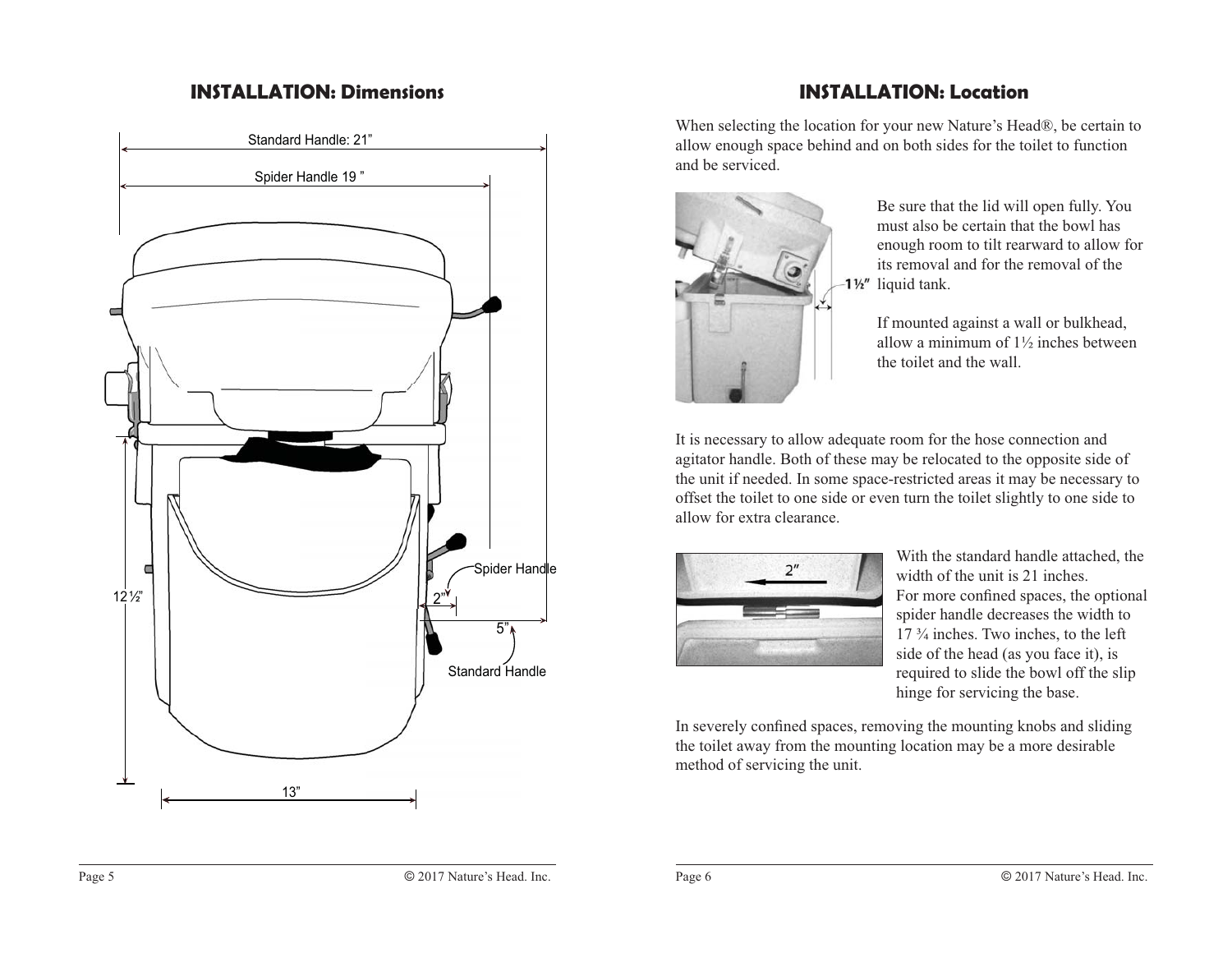## **INSTALLATION: Mounting**



It is necessary to secure your toilet to the floor using the two L-brackets.

The normal mounting is to position the L-brackets under the base in the recesses in the toilet, as shown on the left. Counter sunk mounting screws are included for installing to a wood floor.

To mount the L-brackets to the floor, position the base of the toilet in the previously selected location. Attach the L-brackets to the toilet with the knobs provided. If you choose to mount the L-brackets facing out (not under the toilet) simply mark the holes of the brackets on the floor with a pencil for drill locations. If you choose to mount them under the toilet, carefully trace around as much of the outline of the bracket as possible. Measure the distance between the bracket and the lines you drew.

Now remove the brackets from the toilet and move the toilet out of the way. Carefully position the L-brackets inside of the lines that you drew and mark the holes for drilling. Before drilling any holes in your floor or walls, be sure you know what is behind them! The holes in the brackets are for #12 countersunk bolts or screws. If you are using the screws provided you will need to drill a 1/8 inch pilot hole in the drill marks you made on the floor.

If you are uncertain if your brackets are positioned correctly, drill and mount just one bracket. Then reposition the toilet and mount to the one attached bracket. Check the positioning of your other bracket and marks. If all looks good, proceed with drilling and mounting the other bracket. If your markings are off, adjust your lines and proceed with mounting the second bracket. If mounting the toilet to a floor that will get wet frequently, a small amount of sealant should be placed in the holes before installing your screws. Attach your toilet and check to be sure everything works and fits as you intended.

**Do not over tighten the hold down knobs as you will damage the threads in the base!**

# **INSTALLATION: Venting**

The unit must be vented to the outside of your cabin whether it is a boat, RV, truck, or vacation property. This helps keep your bathroom smelling fresh, and allows for proper growth of beneficial bacteria which facilitates the composting process.

Installing the venting system will be the most difficult portion of the installation. The average do-it-yourselfer should be able to easily accomplish this if one is familiar with and has the proper tools. Depending on the type and placement of your vent, you may be required to cut holes in the wall, ceiling, or the floor. If you are unsure if you are qualified to complete this portion, it may be wise to hire a contractor or handyman to do this for you.



Due to the variety of ventilation choices available, the external vent has not been provided. Mushroom vents, solar vents, and our PVC Vent Assembly Kit are commonly used for venting to the exterior. All of these can be purchased from Nature's Head.

The unit may be vented vertically through the roof, or most common horizontally through

the wall, or down through the floor. For installations in homes, cabins, and other permanent structures the venting can be placed horizontally through the wall with our PVC Vent Kit.

This vent flange, included with the toilet, is used beneath a mushroom vent or solar vent and connects directly to the hose.

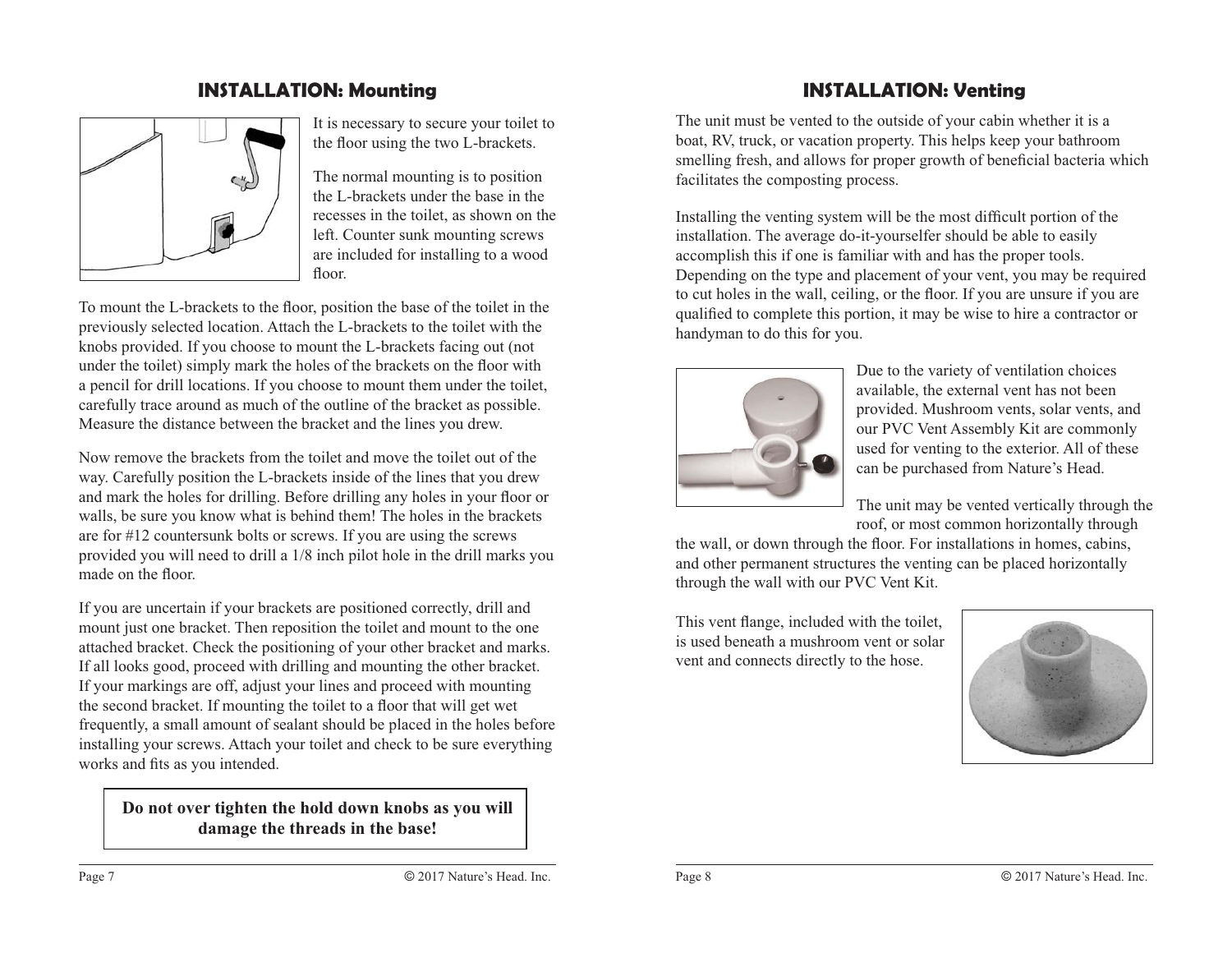

**INSTALLATION: Venting**

# **Attaching the Handle**

The toilet is shipped with the agitator handle unattached and must be installed before use. The standard handle is attached with a collar and hairpin clip, while the spider handle attaches with an allen set screw and locknut. In the event that the handle must be moved to the opposite site of the base, the agitator must be manually removed, reversed, and reinstalled. A Video showing how to reverse the agitators can be found on NaturesHead.net/Installation

# **Reversing the Fan and Filter Housing**

If installation of the ventilating hose is more favorable on one side of the unit than the other, the fan/filter housing is interchangeable with the filter-only housing. This is accomplished by swapping sides with the components and their respective housings. A Video showing how to reverse the fan and filter housing can be found onNaturesHead.net/ Installation.

# **INSTALLATION: Venting, continued**

 Attaching a mesh fabric or screen (not provided) over the opening is necessary to prevent the entry of insects into the system. Any mesh fabric such as window screen or nylon netting will provide an adequate insect barrier.



If a sharp 90 degree turn from the fan housing is needed, a  $1\frac{1}{4}$  inch PVC street elbow (not provided) may be used to achieve a proper configuration.

Installations on boats and RV's are easily managed with the stainless steel mushroom vent with the builtin screen and adjustable top which is self-sealing.

In this case, the vent flange provided with the toilet would be placed on the inside wall around the opening to the vent with the flat side to the wall. On many boats, the pump-out fitting can be removed and the mushroom vent mounted over the existing hole. The venting hose provided with the unit will attach directly to the adapter.

Clamping the hose to the fan housing is not necessary on the connection for the head, and normally not necessary on the exterior connecter. With an overhead connection, you may find it necessary to clamp this end depending on the amount of support provided for the vent hose. If the hose is supported properly, you will probably not need a clamp. The vent hose must be attached to the housing which has the fan inside it. The unit is designed to pull fresh air through the head and ventilate it outside. If you disassemble the fan housing, always check to be certain that the fan is blowing out of the vent before re-attaching the vent hose.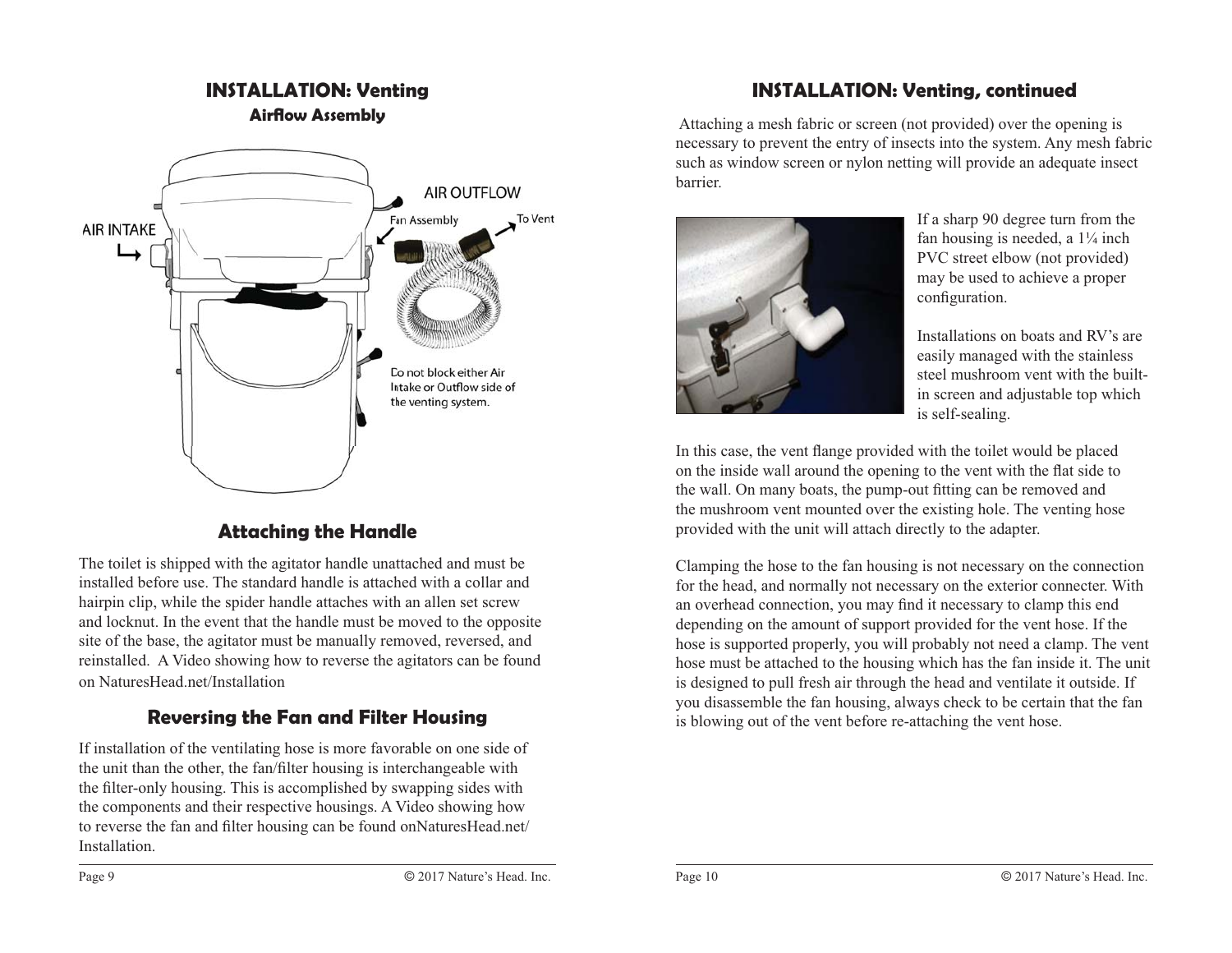## **INSTALLATION: Venting**

# **NATURE'S HEAD<sup>®</sup>**

**Mushroom Vent Installation** 



over the hole. It can be secured with glue or by drilling holes in the flange where screws can be used to hold it to the wall or deck.

# **INSTALLATION: POWER CONNECTION**



As with all electrical connections, be sure your head is on a fused circuit. The fuse should be no less than 2 amps and no more than 5 amps (12V). A fuse holder and fuse are provided for use in a non-protected 12 volt system such as direct attachment to a battery.

The fan may also be powered by a 110 volt source with a Power Transformer (AC Adapter) that reduces the power to 12 volts. If the system is being powered by the 110 volt Power Transformer (AC Adapter) disregard the fuse, fuse holder and single pin cable as they are intended for use ONLY with a 12 volt power source. No fuse is required when using the Power Transformer (AC Adapter).

These Power Transformers (AC Adapter) are available through Nature's Head,Inc.



### **Assistance**

If you are unsure about your wiring system or requirements, consult an electrician.

If you are unsure of a particular step in the installation of your Nature's Head, please check the FAQs for Installation on our website, www. natureshead.net. If you are unable to resolve the issue, send us an email giving your name, phone number, address, distributor name, and a brief description of how we may help.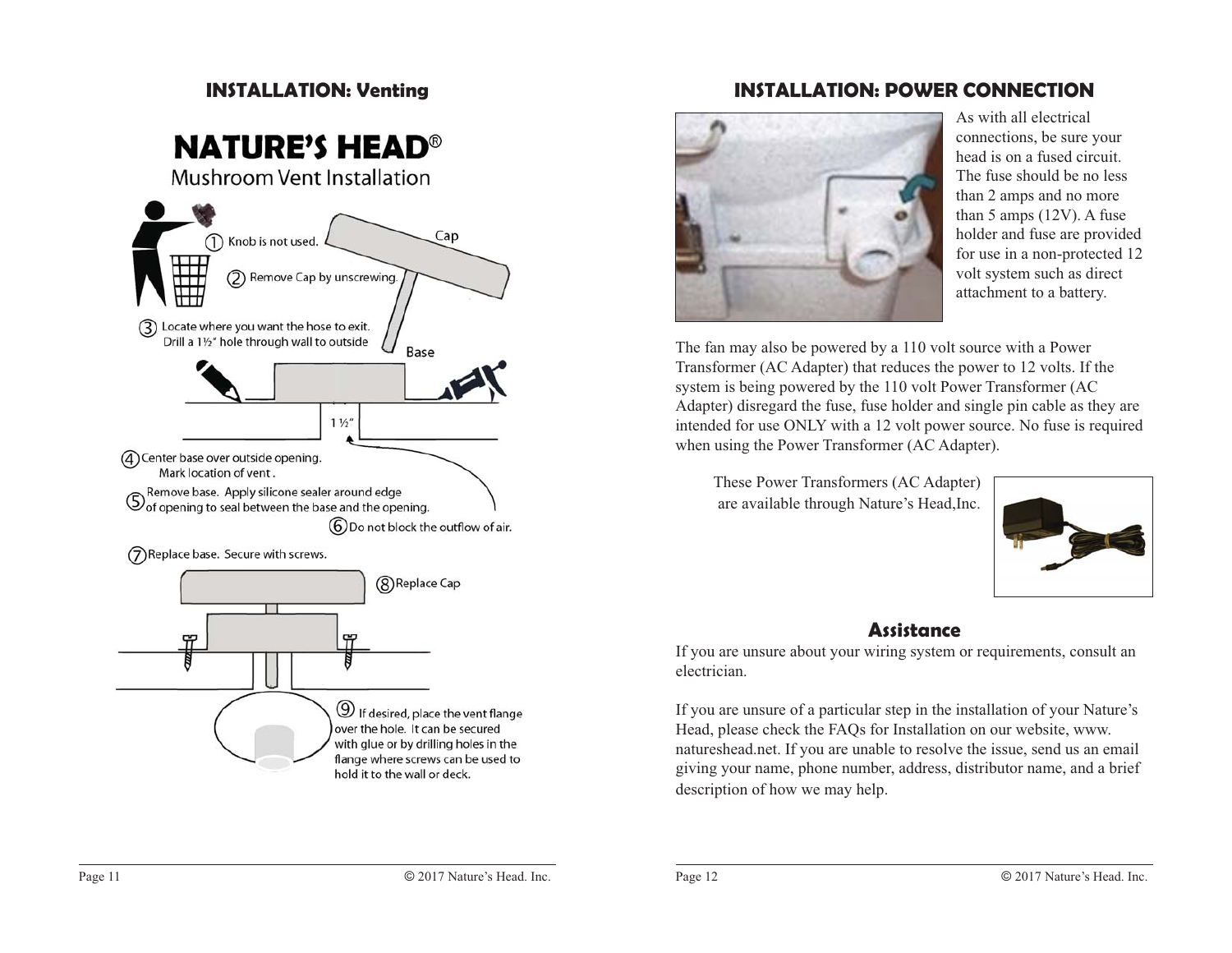# **USING YOUR NATURE'S HEAD**

The waterless, urine separating design contributes the extraordinary holding capacity. The composting section holds approximately 60 to 80 uses.

The time frame to empty the solids bin varies with number of people and the time period. The toilet is designed for 1 to 4 people full-time. Generally, two people full-time people's usage will require emptying approximately every 3 weeks; additional people will shorten the time. If using just on weekends with 2 people, that can extend time to 2 months or more. Just a couple of days of non-use extends the period of time. Usually, the level of the compost will not increase; if it does it will be minimal.

The urine bottle holds 2.2 gallons and will require more frequent emptying; two people might need to empty after 3-4 days.

Before use, it is necessary to add compost material to the base of the unit. Gallon size "ZIPLOC®" type bags are an inexpensive manner for storing the medium. To fill your toilet or refill it after emptying, pour two one-gallon bags of pre-moistened sphagnum peat moss or coconut fiber into the base of the toilet. The sphagnum peat moss should rise to



the level of, or cover, the agitator bar in a horizontal position.

The sphagnum peat moss should be damp and crumbly, never wet or soupy. If your sphagnum peat moss or coconut fiber is dry, add a small amount of water. When not in use, the lid of the toilet should be in the closed position, preventing the entry of insects and allowing proper ventilation. The peat moss must be regular/organic sphagnum peat moss, no additives. DO NOT use MIRACLE-GRO peat moss.

Do not add additional medium after solids usage. Doing this will result in too much sphagnum peat moss or coconut coir in the unit and will limit your time of usage before emptying.

The primary concept of our composting toilet is the separation of liquids and solid wastes! Be sure to inform your guests as to the proper use of your head. This will allow proper composting action and assist your guests in feeling comfortable with a new piece of equipment.

# **USAGE, continued**

Allowing the overflow of urine into the composting chamber will cause unpleasant odor and prevent proper compost action.

Seated usage is recommended. While seated, the unit may be used with the trap door in the open or closed position. Whether male or female, the user's liquids and solids will be directed to the correct locations from this position. With any bowel movement, the trap door must be open. Male stand-up usage is less acceptable as splatter may result. In the event that the unit is used in a standing position, the trapdoor must remain closed in order to prevent mingling of liquid and solid wastes.

Toilet paper is typically placed in the toilet. Since paper products do not decompose as quickly as solid wastes, they will be visible long after the solid matter has broken down. Any type of toilet paper is acceptable; less substantial brands (such as marine or RV paper) will compost the quickest.

Diapers, wipes and tampons should not be placed in the solids bin. Many brands of these items are made from a mix of rayon and non-organic cotton, and are commonly chlorine-bleached. These will not decompose.

Most users keep a small spray bottle (included) filled with a mixture of water and 2 oz of white vinegar nearby to spray off the bowl in the event that some solid waste adheres to the bowl. Spritzing of the bowl also assists in cleansing the urine passages.

All urine has an odor. It will not be noticed with normal use. It will be present when the storage container is open to the air for emptying. For persistent urine odors in the container, add a few ounces of white vinegar, and/or a few drops of Dawn dishwashing soap to reduce this odor.

After solid waste addition, the sphagnum peat moss or coconut fiber must be agitated 2-3 revolutions slowly in order to mix the waste into the compost and promote the composting process. Contents of the solid waste container must be kept moist, not wet, and remain separated from the liquid waste.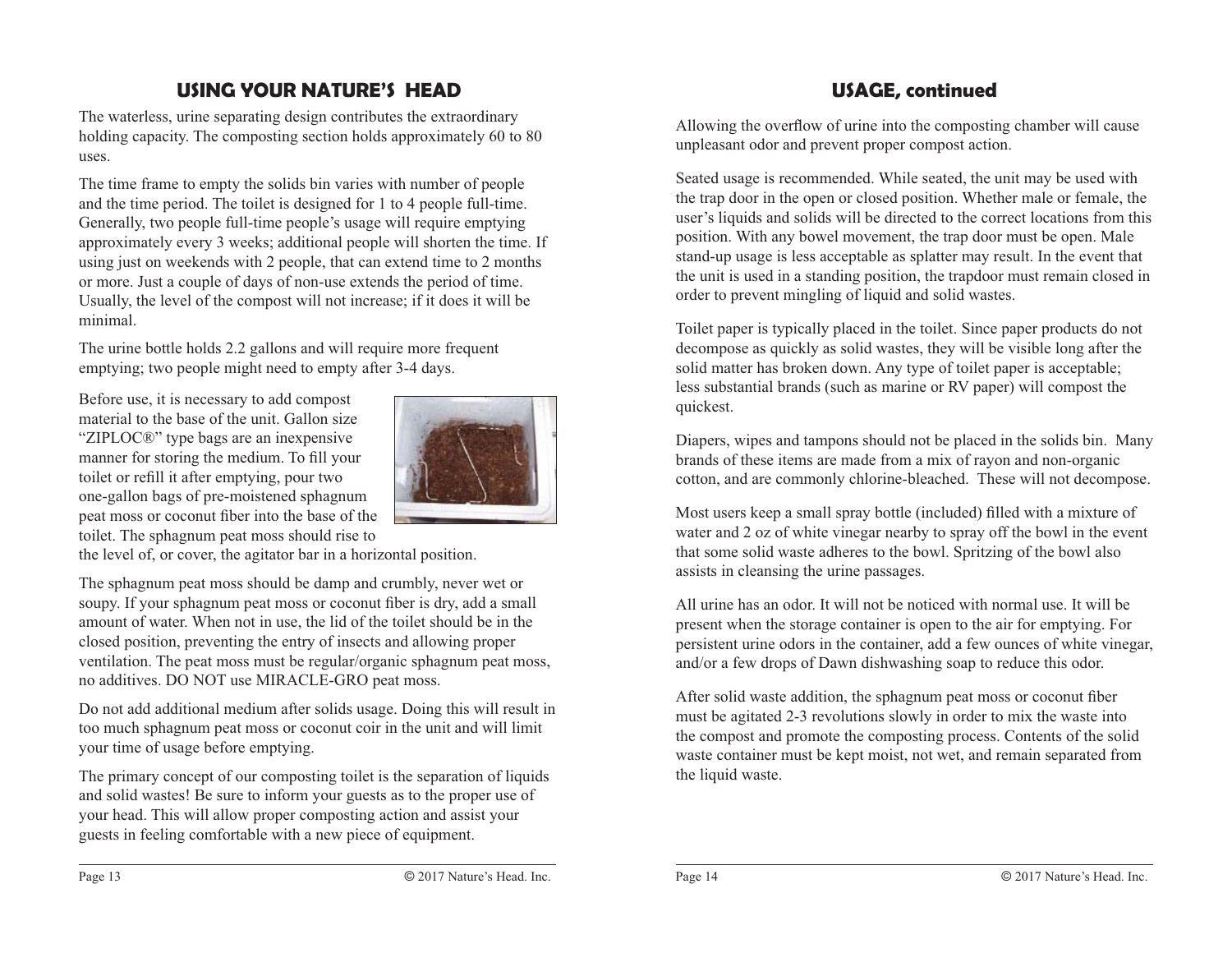# **USAGE, continued**

When the toilet is functioning correctly, the composted matter will have a musty or soil-like odor and the visual appearance will be very similar to that of the original sphagnum peat moss. It is not normal for the compost to be wet or for there to be odor problems

If the compost is staying wet and you have odor problems, the solids tank is becoming contaminated with urine and steps must be taken to prevent this. If this persists, and you are unable to determine how it is becoming contaminated, please contact us for help.

Vomiting and diarrhea, if not persistent, are unlikely to affect the head function. If increased wetness of the compost results, the situation may be corrected with the addition of a small amount of dry compost medium.

# **USAGE: Emptying**

The liquid waste vessel will contain approximately 2.2 gallons of urine. The translucent material of the container allows easy visualization of the liquid level.

To empty the liquid waste container:

1) Release the latches located at both front sides of the unit which secure the bowl to the base, 2) Raise the bowl to an angle of approximately 45 degrees, install the cap, and remove the bottle, 3) Dispose of the



contents in an appropriate manner. The urine bottle maybe emptied into a conventional toilet or other appropriate facility. Many books and articles have been written on the benefits of using diluted urine as a fertilizer. This may also be part of your environmental plan for disposing of wastes in a cabin situation.

Should overflow of the liquid waste container occur, the liquid will remain confined to the container base so long as the overflow is not excessive. The liquid tank should be emptied frequently and rinsed with water with detergent or vinegar added. Allowing urine to remain in the storage container for extended periods is unwise as this will result in increased odor production. If the toilet is used in combined bathroom/ shower, you may wish to drill a drain hole in the urine tank holder if water accumulation becomes a problem.

# **USAGE: Emptying**

With the bottle assembly removed, lift the seat unit several inches and slide it to the left to disengage the slip hinge. (You may need to unhook your vent hose and power supply if it is necessary to move the bowl to the side.) Remove the knobs from the mounting brackets at each side of the base and the base is now ready to empty.





One of the simplest methods to empty is to place a 13 gallon kitchen bag over the opening of the base (NOTE: the bag does NOT go in the base.) The bag should fit tightly over the rim and allow you to invert the base and empty the contents into the bag without spillage. This is especially useful when the toilet is used for boats and other mobile units, as removing the toilet is unnecessary.

It is unnecessary to clean the interior of the solid waste container as composting will continue from the residual matter clinging to the sides.

Cleaning the base unit, especially with any chemicals, may inhibit its ability to generate the good bacteria that is breaking down the solid wastes. Simply empty, put in more sphagnum peat moss, and re-assemble your toilet.

It is best you do not leave the liquid wastes in the tank for extended periods. While everyone is different, some urine will smell bad if allowed to sit for extended periods.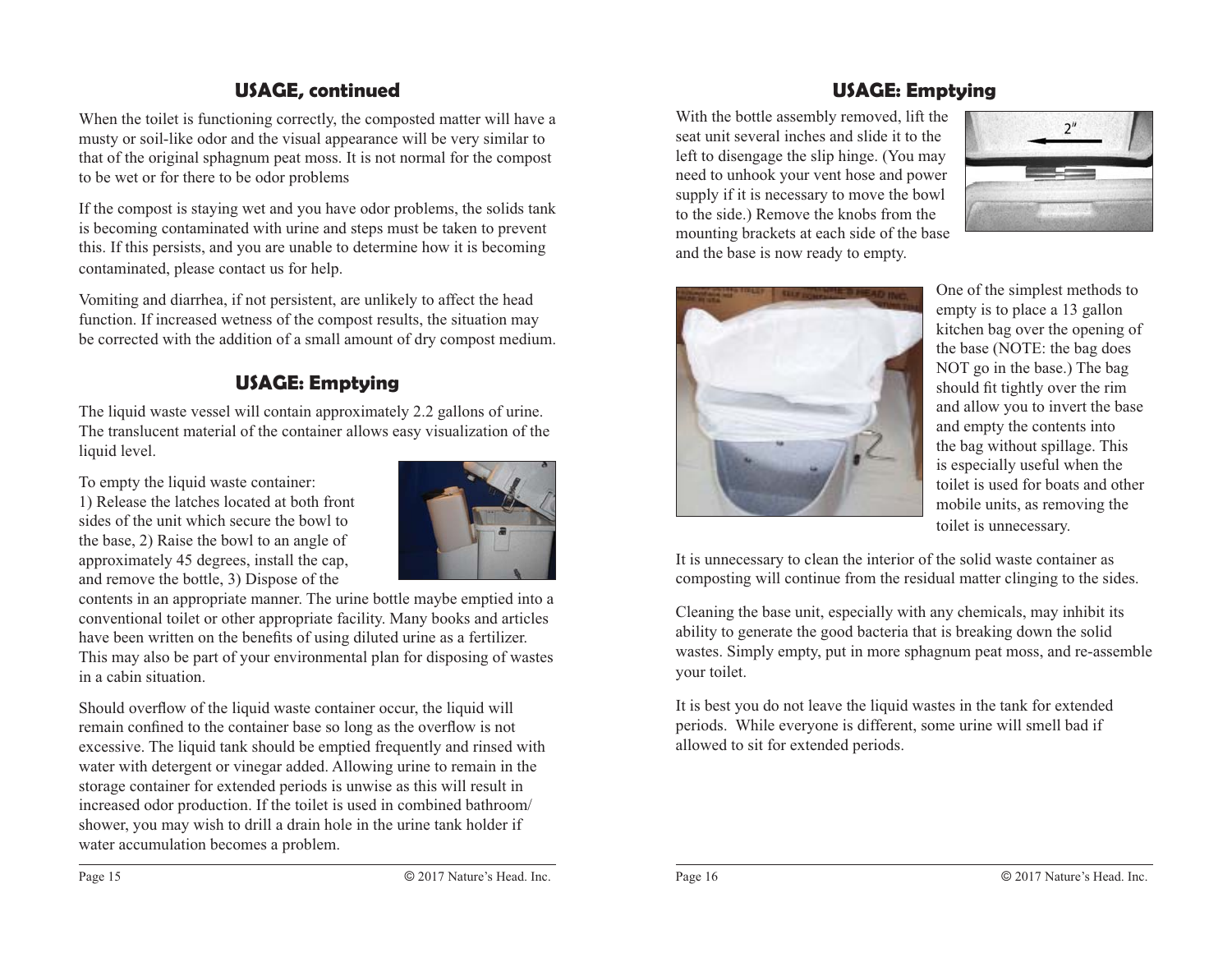# **USAGE: Disposal**

The recommended procedure for disposing of the contents of the solid waste tank is placing it in a proper composting bin to allow it to fully decompose. When traveling in a boat or RV, this may not be practical. The contents of the solid waste tank may be safely placed into a conventional dumpster if it has been allowed to compost fully. When fully composted, the solid wastes may be used to fertilize non-ingestible plantings. Placing human waste compost on edible plants or vegetables is not recommended.

Full-time users have some special circumstances to deal with. Full-time use does not allow enough time for the solid wastes to compost. The most recent waste, although mixed with the already composted material, will not be decomposed. This also means that the fecal bacteria (present in fresh human wastes) may still be present. We recommend taking precautions such as the use of gloves if you may come into contact with waste material. It is advisable that you delay emptying the solid waste for 6-8 hours after the last use.

Another method for dealing with non-composted wastes (if space allows) is to purchase the "extra base" option and swap out the bases. The extra base comes complete with all the necessary hardware, agitator, and bottle holder. It also comes with a vented lid so the contents can be set aside and allowed to compost. A storage bin utilizing the trash bag method of emptying, placing the bag into a small plastic bucket, ventilating the lid, then allow it to finish composting may be constructed. In a cabin setting, contents could be emptied into a traditional compost bin and allowed to finish there. Solids that have not fully composted for at least a year are not suitable for use on ingestible plants.

# **CLEANSING & MAINTENANCE**

A quick spray of water and white vinegar or a natural cleaner from the squirt bottle (included) is all that is needed to keep your NH fresh between uses. If necessary, a moistened paper towel (no synthetics) is excellent for cleansing the interior (as well as the exterior) of the head.

For more intensive cleansing or dried-on matter, a paper towel moistened with a 1:1 solution of vinegar and water may be used, and disposed of, in the same manner, after cleaning. Bleach, ammonia, and other commercial cleaning compounds should never be added to your composting head as they will interfere with the composting process and may lead to unpleasant odors. These cleaners maybe used to clean the exterior surfaces.

Maintenance requirements for the head are very minimal. All metal parts (bolts, hinges, latches, knobs, agitator, and trapdoor components) are either stainless steel or brass. Filters on each side of the base should be removed and cleaned yearly or when emptying the solid wastes. Each filter is secured to the housing with 2 Phillips-head bolts. Remove the bolts, clean and replace. Caution should be taken so that the fan is reinstalled with the airflow exiting the unit.

The full-size molded-in seat of the head is designed for safety and comfort and requires no special care.

# **CUSTOMER SERVICE**

We are committed to providing our customers with outstanding service. If you need assistance please email us, giving us your name, address, telephone number. Approximate date of purchase and name of distributor would be helpful.

### Contact Us.Email: Sales@NaturesHead.netPhone: 251-295-3043

We periodically send newsletters to our customers and friends in order to share ideas and solutions suggested by our customers, to alert you to new developments and to provide other relevant information. If you have never received one of our newsletters, we invite you to sign up by clicking the link in the footer of our webpage: www.natureshead.net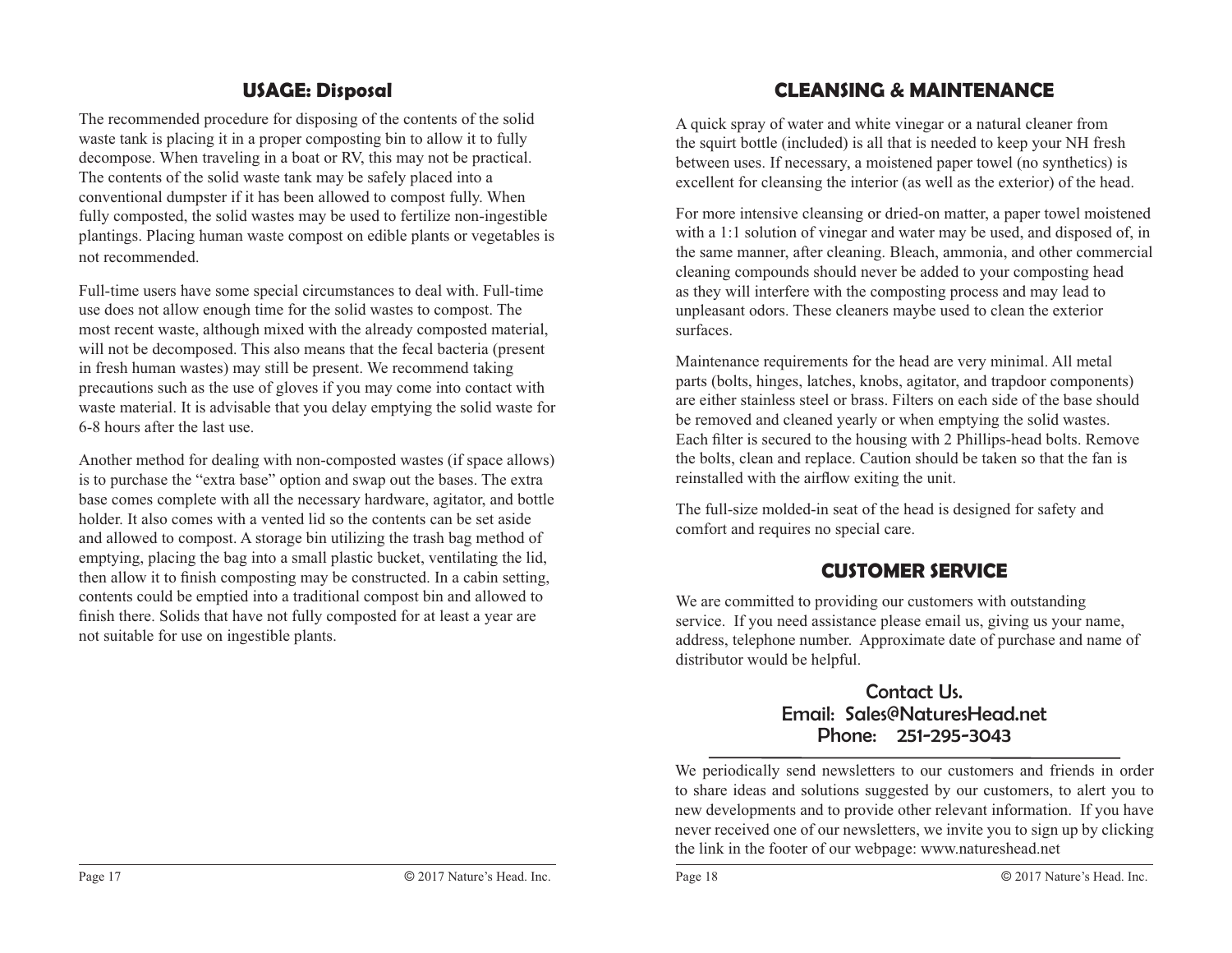# **TROUBLESHOOTING**

#### **Find more troubleshooting and FAQ information online at natureshead.net/ installation\_use. Or email us at sales@natureshead.net.**

**Fan not working.** If using 12 volt battery, check for voltage. Be sure the wire marked positive is attached to the positive from the battery. Check the fuse. Check to see if the single pin hookup is making contact. If using the 110 to the 12v Power Transformer (AC Adapter), check voltage at the outlet. Verify the single pin connection. Try unplugging and reconnecting. When the fan is running, make sure the fan is blowing outward. If the fan is still not working, contact Nature's Head or your distributor for a free replacement.

**Compost seems too wet.** If too wet due to prolonged diarrhea, add a small amount of sphagnum peat moss. If wet due to excessive condensation, also add a little spagnum peat moss. Make sure excessive wetness is not due to someone urinating directly into the compost section. This can also contribute to an unpleasant odor. The compost area should have only a musty smell. If a sewage odor is present, please contact Nature's Head for consultation.

**Compost seems too dry.** If the compost is dry or hard, add some water and turn the agitator after the sphagnum peat moss has absorbed the moisture.

**Cold Conditions.** Composting works from 55 degrees and warmer. The warmer it is, the faster it composts. When the temperature drops to freezing, the compost will be dormant until heat is introduced to the area.

**Fruit flies or gnats.** If your toilet incurs flies or gnats, add five cups of natural Diatomaceous Earth to the compost. This can be purchased at swimming pool supply stores or hardware stores. You may also want to try Gnatrol, following packaging directions. If neither of these work, please call us.

**Agitator handle turns with difficulty.** If the compost gets dry, the handle may not turn easily. Adding used coffee grounds results in added moisture and keeps the compost loose so that it mixes better.

# **FAQs**

We update our Frequently Asked Questions regularly on our web site. Please visit NaturesHead.net/faq where you will find many tips, suggestions and solutions that will be helpful to you.

For enhanced capacity and convenience, consider these options for your NATURE'S HEAD® Composting Toilet. All items are available for purchase on our website www.NaturesHead.net, from our distributors, or by phone at 251-295-3043.

# **EXTENDED CAPACITY**

**Extra Liquids Bottle** Bottle with cap.



#### **Extra Base, with Lid**

Complete with lids for storage allow for further composting and to extend the use of the unit. Bases have the agitator and hinge pre-installed for rapid change out. Handle is included.

#### **Lid for Solids Bin**

Vented lid for use when transporting solids bin is necessary.

#### **Power Transformer (AC Adapter)**

Optional 110 V adapter, used only when using 110V (house) power.

### **VENTS**

#### **Mushroom Ventilator**

Polished 304 sheet stainless steel with a screw down knob to open and close the vent. Includes a stainless steel mesh mosquito screen.

#### **PVC Vent Assembly for Structures**

Screened vent assembly for through-the-wall installation in structures such as cabins, homes, workshops, barns. Fits 1 5/8 inch opening. 16" connector pipe can be shortened as required. Can be installed horizontally or vertically. Vent hose snugly fits end of connector pipe.